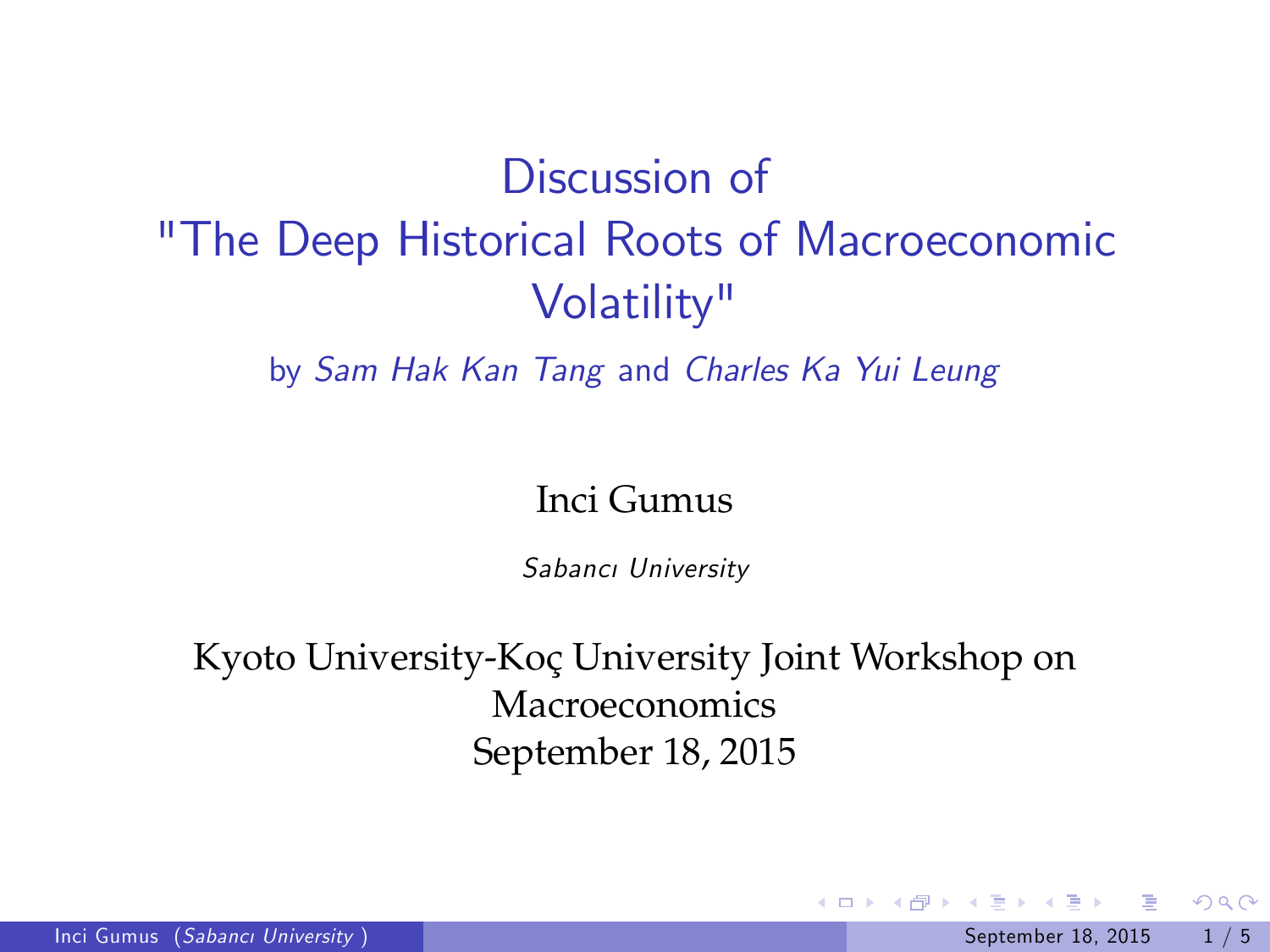## Main points

- This paper analyzes whether the history of state-level political institutions affects current macroeconomic volatility.
- It shows that countries with longer state histories experience less output volatility and this result is quite robust.
- State history affects volatility through political and financial factors, which are political risk, fiscal discretion, financial development, and FDI inflow.

 $\Omega$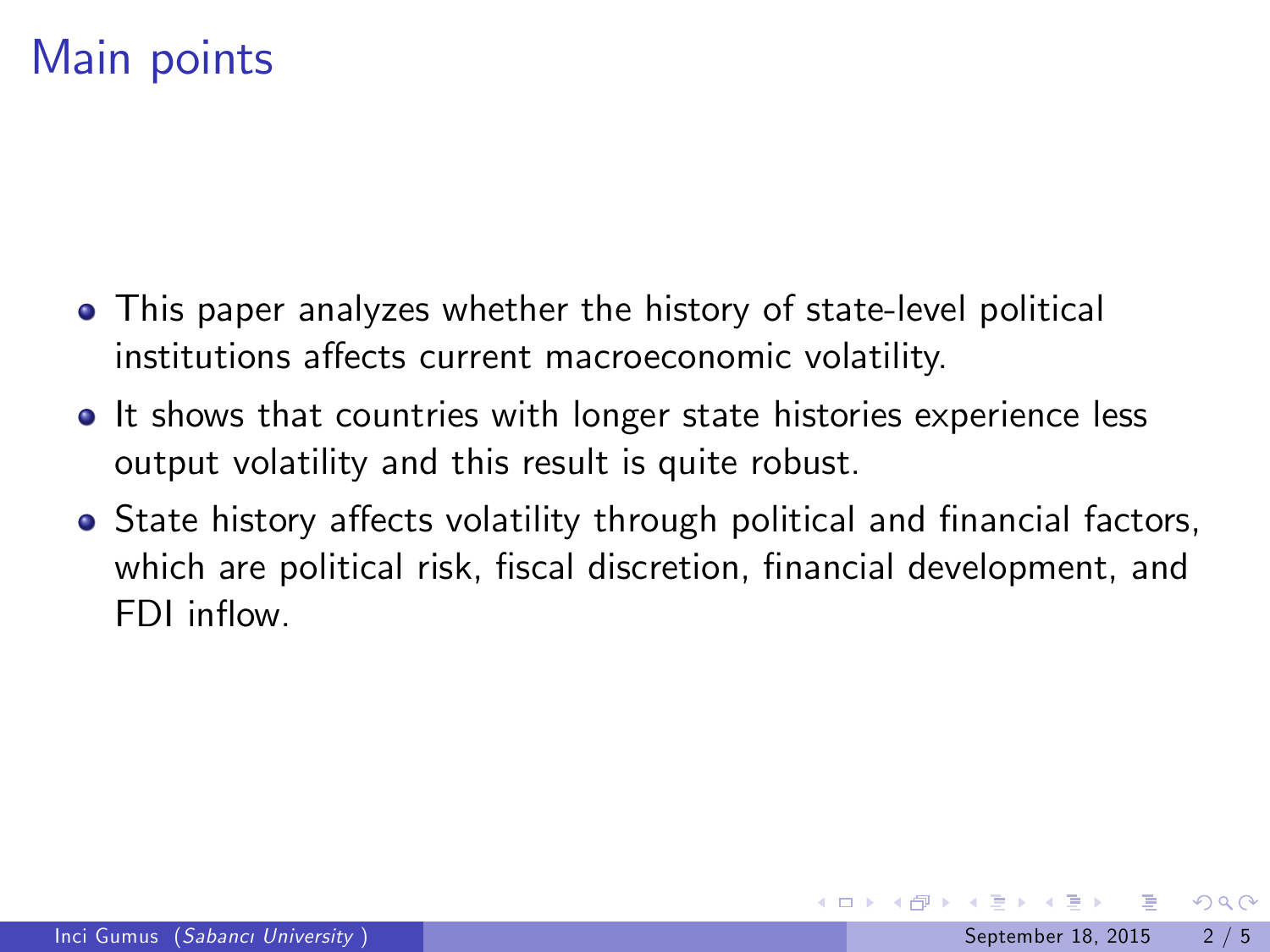### Comments and questions

- How and why state history affects macroeconomic volatility are not very clear.
	- $\triangleright$  What is meant by state-level political institutions exactly? Some examples would be good.
	- $\blacktriangleright$  The existence of institutions is important, what about their quality?
- For the state history variable, it is stated that "For each 50-year period, a country receives 1 point if it has a government above the tribal level"
	- $\triangleright$  Does the country receive 1 point for having a government even for 1 year or the whole 50-year period?
	- $\triangleright$  Does having a government above the "tribal" level really represent the state-level institutions that the authors have in mind?
	- $\triangleright$  The other dimensions of this variable (whether the government is locally based, the percentage of land controlled by the government) seem to be measuring conflict within the country.

- 3

 $QQ$ 

イロト イ部 トイヨ トイヨト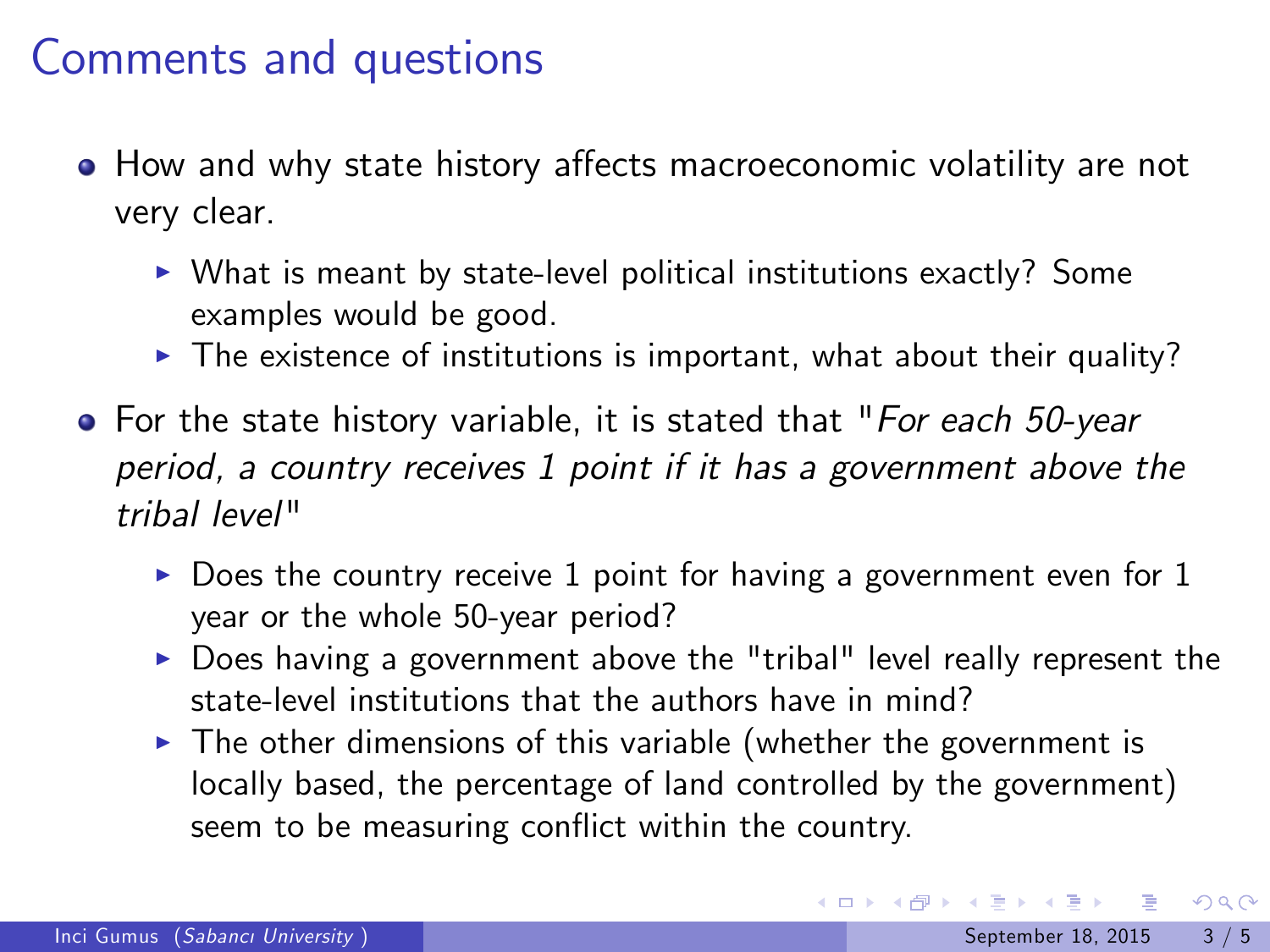# Comments and questions

- "Midlevel administrative power exerted through state-level political institutions" is used as a reason for state history to reduce volatility:
	- $\triangleright$  Does the state history variable actually capture this?
- "A unified state with a common national identity and language" is said to reduce volatility.
	- $\triangleright$  Being a state does not necessarily require a national identity or language. Which one is important, a long history of nationhood or a long state history?
	- $\triangleright$  The state history variable may not be capturing this either.

 $\Omega$ 

→ 何 ト → ヨ ト → ヨ ト

4 0 8